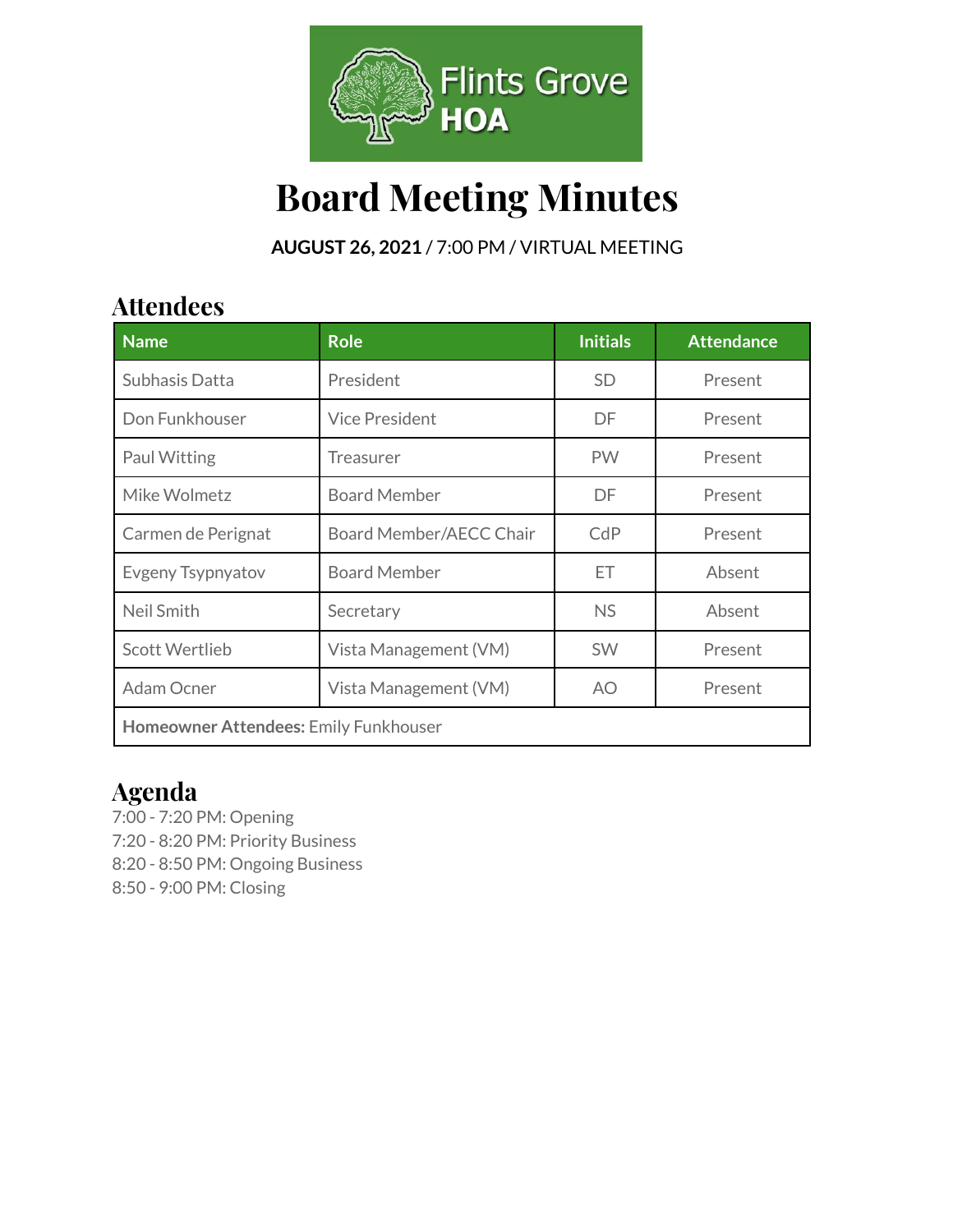# **Notes OPENING**

- Meeting called to order at 7:04pm by Subhasis Datta, President.
- Financials \$5k in the checking account, \$222k overall reserve, \$33k in the operating account, \$60k in the new reserve.

### **PRIORITY BUSINESS**

#### **Spring Inspection Letters**

- 25+30-day re-inspection to occur next month, several homeowners asked for extensions.
- 30+90-day re-inspections to follow and updates to be provided at next Board meeting.
- Discussion about approaches for providing feedback to homeowners on trash can placement.

#### **Dufief Mill Road Clean Up**

● Vista to respond to homeowner fence inquiry on fence damage, follow up with DOT to determine right of way, forestry department on permit requirements for compliance, and county on free trees to be planted in the area.

### **Trail Signs**

● CdP to get quotes from Signarama for replacement signage, installation, and removal of existing signage (to be paid for from reserve funds) in advance of a vote at next month's meeting.

#### **Fences**

- Discussion of HOA policies associated with developer white fences resulting in CdP and PW action to finalize a Policy document communicating HOA and private fence policies (based, in part, on the Flints Grove HOA Welcome Areas Policy document) to be voted on at subsequent meeting and registered with CCOC.
- Vista to follow up on metal fence violations already installed based on bylaws.

#### **Tot-Lot Repairs**

● Tot-lot repairs have been completed.

#### **Flooding and Culverts**

- Vista to get a quote from Allentuck on landscaping work to address erosion issues from Tot-Lot to DeHaven.
- Vista is awaiting a response from Parks and Recreation on the forest entry, Pebble Hill trail, and bridge replacement work.
- SD reported on an opportunistic discussion with the Montgomery County (MC) Department of Environmental Protection (DEP) on flooding and culverts. Will follow up with another Appeal with DEP offices to mitigate flooding in the basketball court and the drainage from the culvert to the stream restoration pond.
- Vista to follow up with MC on bridge maintenance.